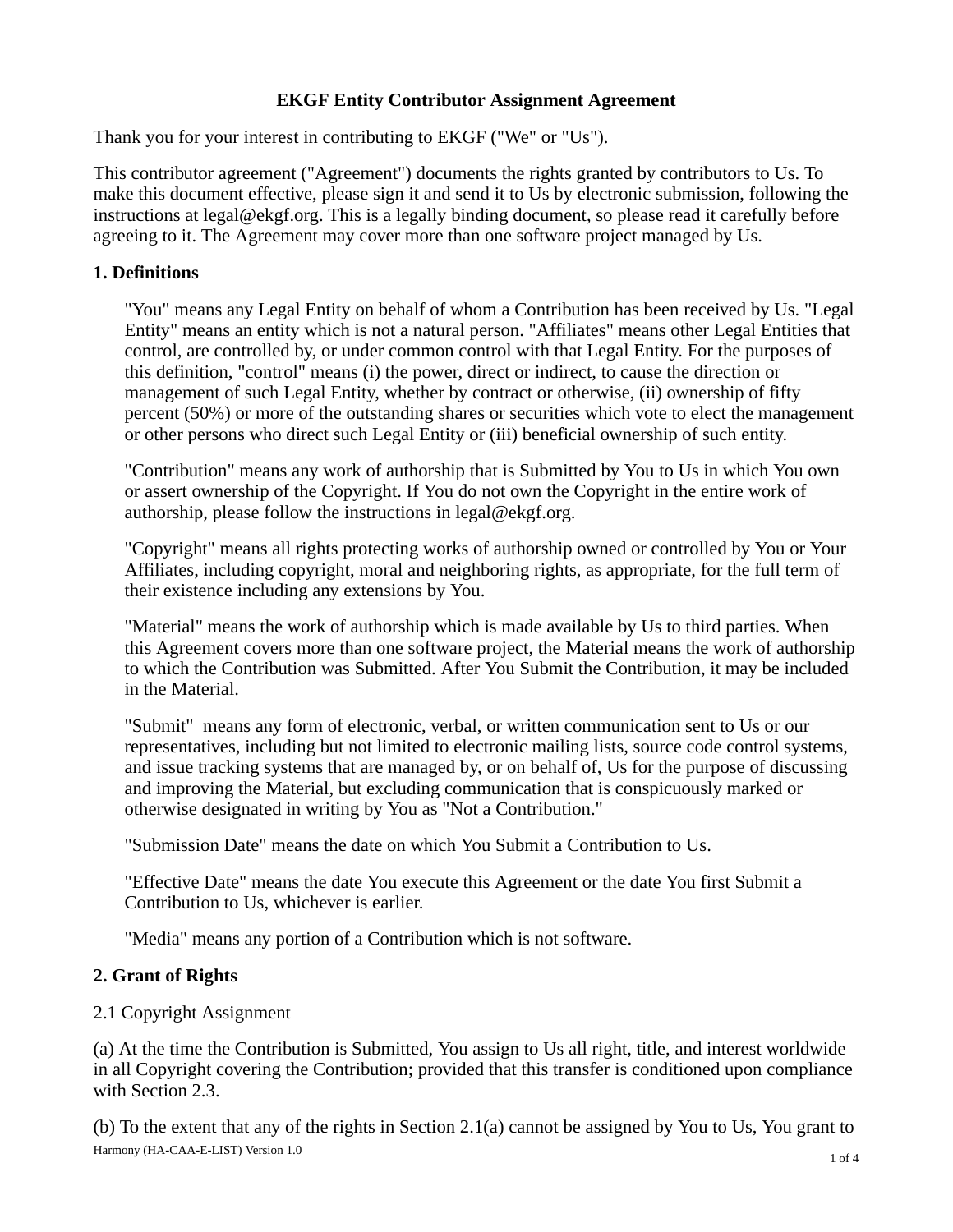Us a perpetual, worldwide, exclusive, royalty-free, transferable, irrevocable license under such nonassigned rights, with rights to sublicense through multiple tiers of sublicensees, to practice such nonassigned rights, including, but not limited to, the right to reproduce, modify, display, perform and distribute the Contribution; provided that this license is conditioned upon compliance with Section 2.3.

(c) To the extent that any of the rights in Section 2.1(a) can neither be assigned nor licensed by You to Us, You irrevocably waive and agree never to assert such rights against Us, any of our successors in interest, or any of our licensees, either direct or indirect; provided that this agreement not to assert is conditioned upon compliance with Section 2.3.

(d) Upon such transfer of rights to Us, to the maximum extent possible, We immediately grant to You a perpetual, worldwide, non-exclusive, royalty-free, transferable, irrevocable license under such rights covering the Contribution, with rights to sublicense through multiple tiers of sublicensees, to reproduce, modify, display, perform, and distribute the Contribution. The intention of the parties is that this license will be as broad as possible and to provide You with rights as similar as possible to the owner of the rights that You transferred. This license back is limited to the Contribution and does not provide any rights to the Material.

#### 2.2 Patent License

For patent claims including, without limitation, method, process, and apparatus claims which You or Your Affiliates own, control or have the right to grant, now or in the future, You grant to Us a perpetual, worldwide, non-exclusive, transferable, royalty-free, irrevocable patent license, with the right to sublicense these rights to multiple tiers of sublicensees, to make, have made, use, sell, offer for sale, import and otherwise transfer the Contribution and the Contribution in combination with the Material (and portions of such combination). This license is granted only to the extent that the exercise of the licensed rights infringes such patent claims; and provided that this license is conditioned upon compliance with Section 2.3.

#### 2.3 Outbound License

As a condition on the grant of rights in Sections 2.1 and 2.2, We agree to license the Contribution only under the terms of the license or licenses which We are using on the Submission Date for the Material or the following additional licenses MIT license (also X11) (including any right to adopt any future version of a license if permitted).

In addition, We may use the following licenses for Media in the Contribution: Creative Commons Attribution Share Alike 3.0 (including any right to adopt any future version of a license if permitted).

2.4 Moral Rights. If moral rights apply to the Contribution, to the maximum extent permitted by law, You waive and agree not to assert such moral rights against Us or our successors in interest, or any of our licensees, either direct or indirect.

2.5 Our Rights. You acknowledge that We are not obligated to use Your Contribution as part of the Material and may decide to include any Contribution We consider appropriate.

2.6 Reservation of Rights. Any rights not expressly assigned or licensed under this section are expressly reserved by You.

## **3. Agreement**

You confirm that:

Harmony (HA-CAA-E-LIST) Version 1.0 2 of 4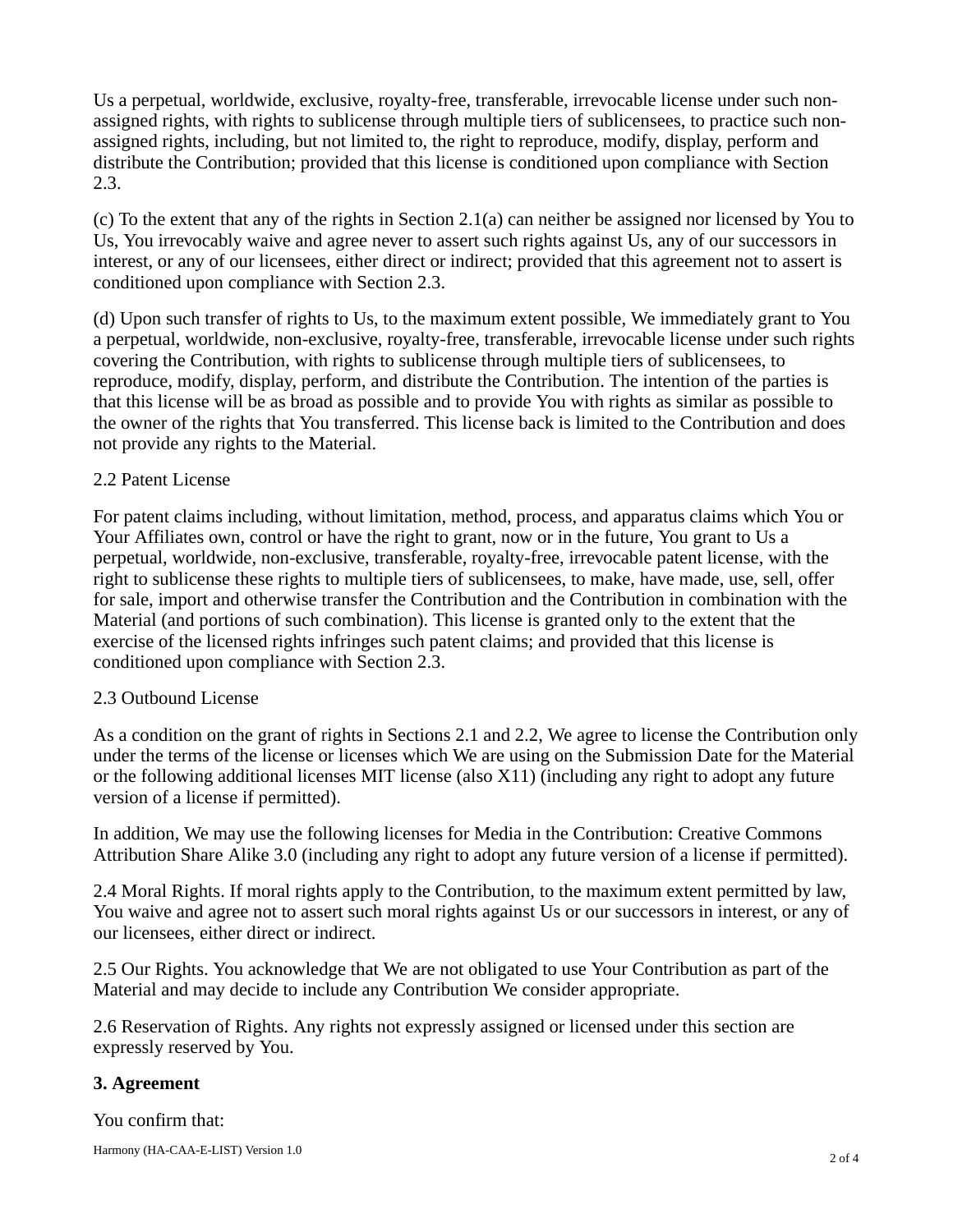(a) You have the legal authority to enter into this Agreement.

(b) You or Your Affiliates own the Copyright and patent claims covering the Contribution which are required to grant the rights under Section 2.

(c) The grant of rights under Section 2 does not violate any grant of rights which You or Your Affiliates have made to third parties.

(d) You have followed the instructions in legal@ekgf.org, if You do not own the Copyright in the entire work of authorship Submitted.

### **4. Disclaimer**

EXCEPT FOR THE EXPRESS WARRANTIES IN SECTION 3, THE CONTRIBUTION IS PROVIDED "AS IS". MORE PARTICULARLY, ALL EXPRESS OR IMPLIED WARRANTIES INCLUDING, WITHOUT LIMITATION, ANY IMPLIED WARRANTY OF MERCHANTABILITY, FITNESS FOR A PARTICULAR PURPOSE AND NON-INFRINGEMENT ARE EXPRESSLY DISCLAIMED BY YOU TO US AND BY US TO YOU. TO THE EXTENT THAT ANY SUCH WARRANTIES CANNOT BE DISCLAIMED, SUCH WARRANTY IS LIMITED IN DURATION TO THE MINIMUM PERIOD PERMITTED BY LAW.

### **5. Consequential Damage Waiver**

TO THE MAXIMUM EXTENT PERMITTED BY APPLICABLE LAW, IN NO EVENT WILL YOU OR US BE LIABLE FOR ANY LOSS OF PROFITS, LOSS OF ANTICIPATED SAVINGS, LOSS OF DATA, INDIRECT, SPECIAL, INCIDENTAL, CONSEQUENTIAL AND EXEMPLARY DAMAGES ARISING OUT OF THIS AGREEMENT REGARDLESS OF THE LEGAL OR EQUITABLE THEORY (CONTRACT, TORT OR OTHERWISE) UPON WHICH THE CLAIM IS BASED.

#### **6. Miscellaneous**

6.1 This Agreement will be governed by and construed in accordance with the laws of United States excluding its conflicts of law provisions. Under certain circumstances, the governing law in this section might be superseded by the United Nations Convention on Contracts for the International Sale of Goods ("UN Convention") and the parties intend to avoid the application of the UN Convention to this Agreement and, thus, exclude the application of the UN Convention in its entirety to this Agreement.

6.2 This Agreement sets out the entire agreement between You and Us for Your Contributions to Us and overrides all other agreements or understandings.

6.3 If You or We assign the rights or obligations received through this Agreement to a third party, as a condition of the assignment, that third party must agree in writing to abide by all the rights and obligations in the Agreement.

6.4 The failure of either party to require performance by the other party of any provision of this Agreement in one situation shall not affect the right of a party to require such performance at any time in the future. A waiver of performance under a provision in one situation shall not be considered a waiver of the performance of the provision in the future or a waiver of the provision in its entirety.

6.5 If any provision of this Agreement is found void and unenforceable, such provision will be replaced to the extent possible with a provision that comes closest to the meaning of the original